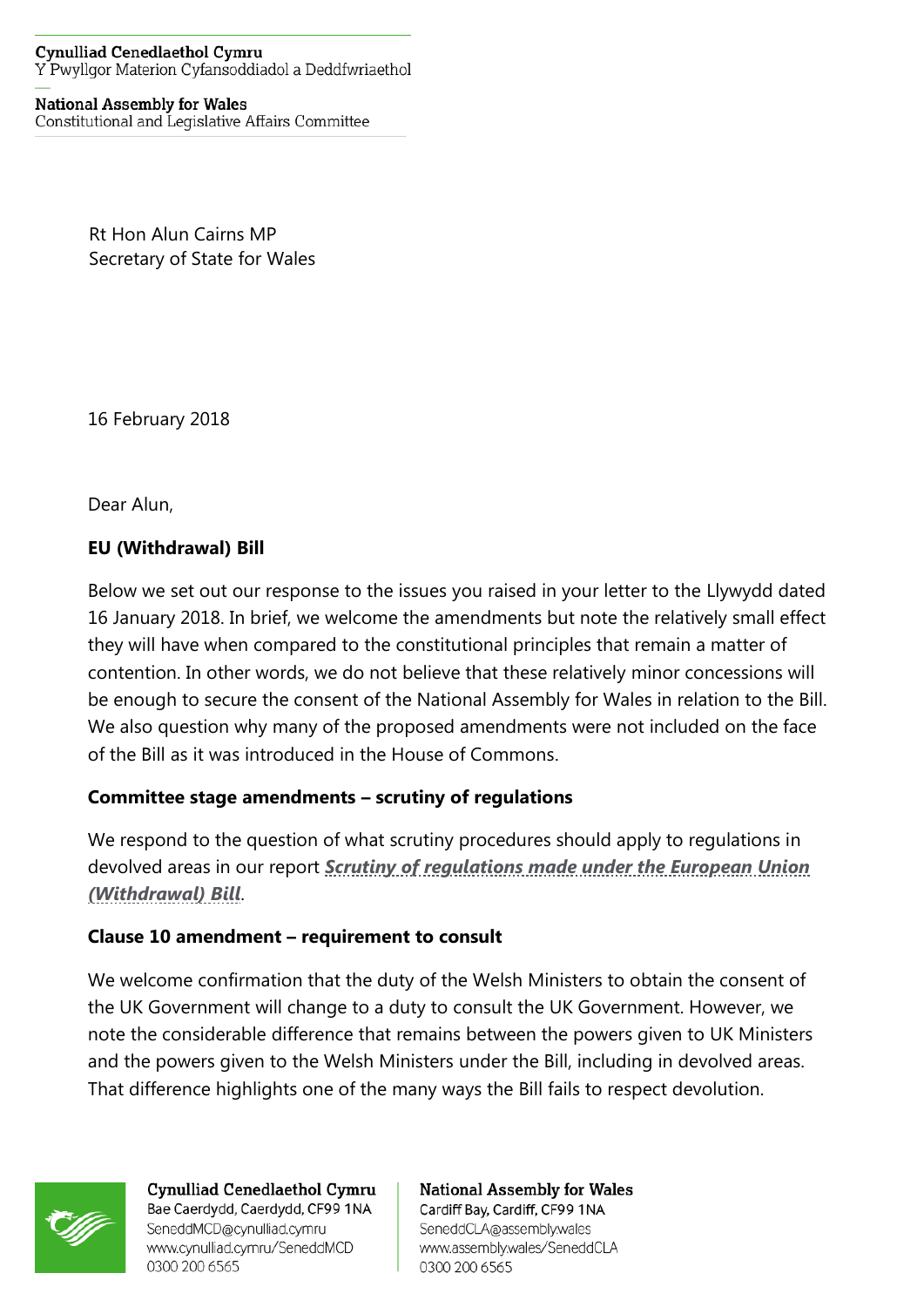#### **Clause 10 – power to amend direct EU legislation**

As part of our general scrutiny of statutory instruments, we regularly note that where a statutory instrument relates in some way to an EU Regulation, the Bill imposes limits on what the Assembly and the Welsh Ministers can do in respect of the EU Regulation, even if the EU Regulation deals with a devolved area like food, water, agriculture, fisheries and the environment.

We welcome any increase in powers in relation to such EU Regulations and direct EU legislation in general. However, such increase is still dependent on agreement around common frameworks. We would welcome an update from the UK Government as to its latest thinking around common frameworks and the progress of discussions with the Welsh Government around common frameworks.

#### **Clause 7**

Again, we welcome the amendment to the clause 7 powers (and its knock-on effect on the powers given to the Welsh Ministers under Schedule 2). However, we again note that this seems a small concession in the scheme of the regulation-making powers contained in the Bill.

### **Rights of challenge based on the general principles of EU law**

We welcome that challenges based on general principles (such as non-discrimination, proportionality and the right of children to be protected) will be allowed for three months after exit. However, we note that Acts of the UK Parliament will not be open to challenge during that three month window, but Acts of the National Assembly (and Acts of the Scottish Parliament and Acts of the Northern Ireland Assembly) will be open to challenge.

We regret that the UK Government's default position is to rely on the sovereignty of the UK Parliament; that approach does not always result in a fair and balanced distribution of legislative power across the United Kingdom. As we note in paragraphs 17 and 30 our report on the LCM for the Bill:

"Devolution has fundamentally changed the UK constitution. While it is widely recognised in Wales, Scotland and Northern Ireland that the UK Constitution has moved on from a London-centric model, it is not always clear that the UK Government recognises that the UK constitution has moved on in the same way".